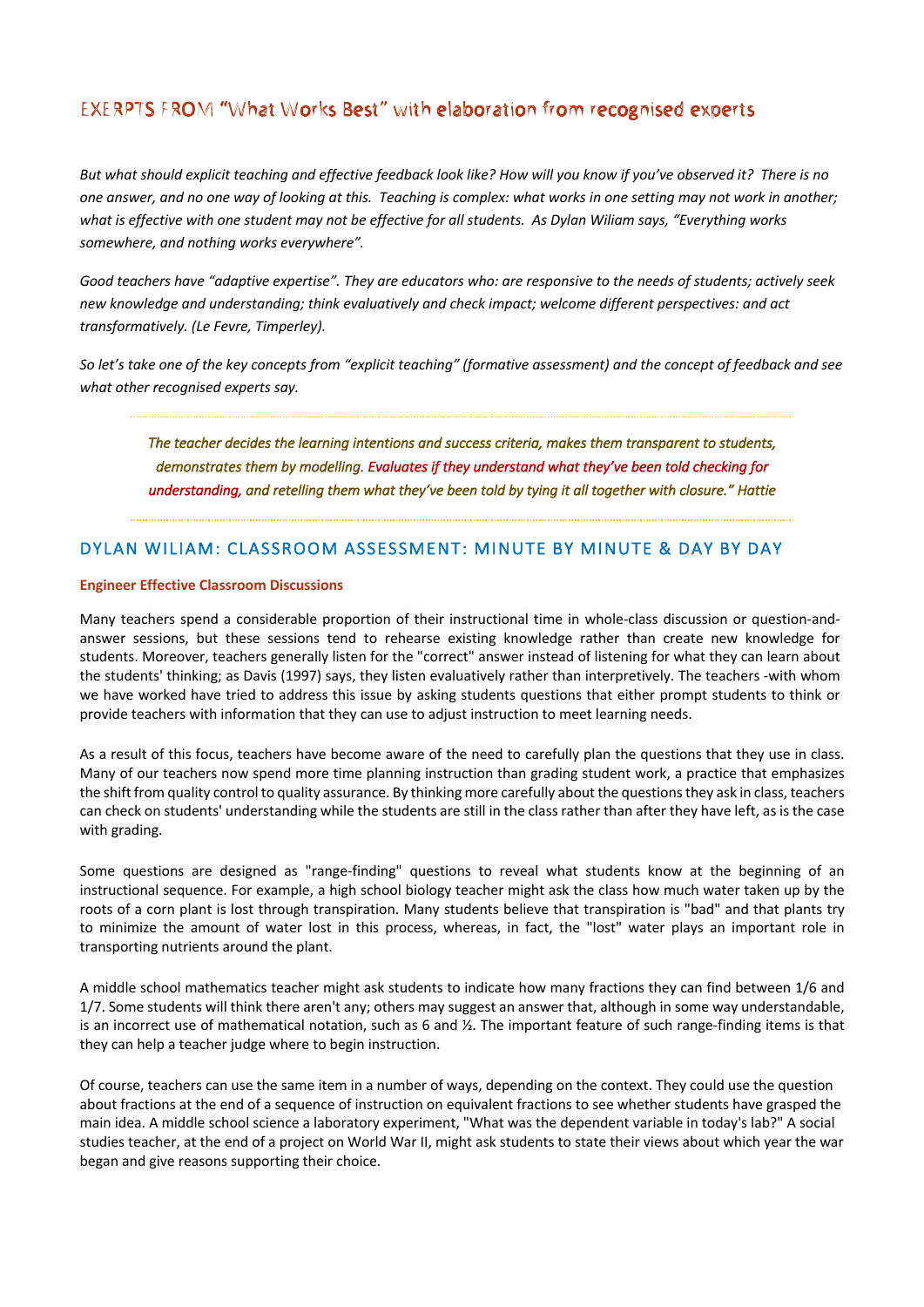Teachers can also use questions to check on student understanding before continuing the lesson. We call this a "hinge point" in the lesson because the lesson can go in different directions, depending on student responses. By explicitly integrating these hinge points into instruction, teachers can make their teaching more responsive to their students' needs in real time.

However, no matter how good the hinge-point question, the traditional model of classroom questioning presents two additional problems. The first is lack of engagement. If the classroom rule dictates that students raise their hands to answer questions, then students can disengage from the classroom by keeping their hands down. For this reason, many of our teachers have instituted the idea of "no hands up, except to ask a question." The teacher can either decide whom to call on to answer a question or use some randomizing device, such as a beaker of Popsicle sticks with the students' names written on them. This way, all students know that they need to stay engaged because the teacher could call on any one of them. One teacher we worked with reported that her students love the fairness of this approach and that her shyer students are showing greater confidence as a result of being invited to participate in this way.

Other teachers have said that some students think it's unfair that they don't get a chance to show off when they know the answer. The second problem with traditional questioning is that the teacher gets to hear only one student's thinking. To gauge the understanding of the whole class, the teacher needs to get responses from all the students in real time.

One way to do this is to have all students write their answers on individual dry- erase boards, which they hold up at the teacher's request. The teacher can then scan responses for novel solutions as well as misconceptions. This technique would be particularly helpful the fraction question we cited. Another approach is to give each student a set of four cards labeled A, B, C, and D, and ask the question in multiple-choice format. If the question is well designed, the teacher can quickly judge the different levels of understanding in the class. If all students answer correctly, the teacher can move on. If no one answers correctly, the teacher might choose to reteach the concept. If some students answer correctly and some answer incorrectly, the teacher can use that knowledge to engineer a whole-class discussion on the concept or match up the students for peer teaching.

Hinge-point questions provide a window into students' thinking and, at the same time, give the teacher some ideas about how to take the students' learning forward.

### *Feedback that Moves Learners Forward*

After the lesson, of course, comes grading. The problem with giving a student a grade and a supportive comment is that these practices don't cause further learning. Before they began thinking about assessment for learning, none of the teachers with whom we worked believed that their students spent as long considering teacher feedback as it had taken the teachers to provide that feedback. Indeed, the research shows that when students receive a grade and a comment, they ignore the comment (see Butler, 1988). The first thing they look at is the grade, and the second thing they look at is their neighbour's grade.

To be effective, feedback needs to cause thinking. Grades don't do that. Scores don't do that. And comments like "Good job" don't do that either. What *does* cause thinking is a comment that addresses what the student needs to do to improve, linked to rubrics where appropriate. Of course, it's difficult to give insightful comments when the assignment asked for 20 calculations or 20 historical dates, but even in these cases, feedback can cause thinking. For example, one approach that many of our teachers have found productive is to say to a student, "Five of these 20 answers are incorrect. Find them and fix them!"

Some of our teachers worried about the extra time needed to provide useful feedback. But once students engaged in selfassessment and peer assessment, the teachers were able to be more selective about which elements of student work they looked at, and they could focus on giving feedback that peers were unable to provide.

# **Feedback - What Works Best**

### WHY IT MATTERS

Feedback is a core component of teaching practice, intersecting with learning, assessment and reporting. It is central to the assessment and reporting requirements of NSW syllabuses and support documents (NESA 2019), and a key aspect of Standard 5 of the Australian Professional Standards for Teachers. Feedback is used to communicate a teacher's assessment of students' performances and understanding (Hattie & Timperley 2007); to stimulate students' reflections on their learning (references omitted); and to inform future learning (Black & Wiliam 2018).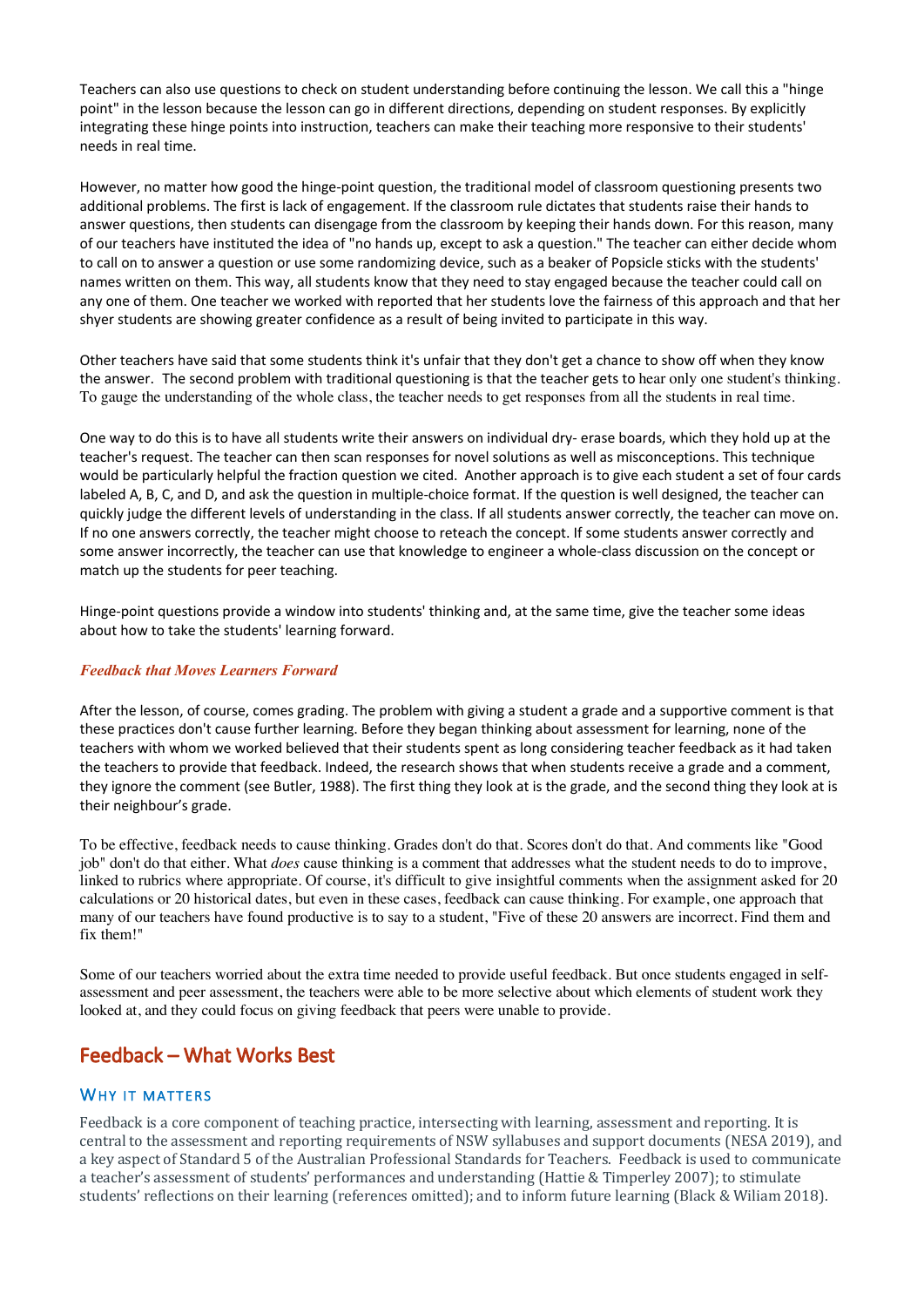Teacher feedback involves two core functions: communicating assessment information and providing advice for how a student might improve

Feedback is also an important way in which teachers can communicate their expectations to their students and engage students in their learning. Feedback classroom should focus on students' performance on specific tasks, clearly identifying for students where and why mistakes have been made and emphasising opportunities to learn and improve. This type of feedback supports all students with the development of positive feelings of self-efficacy, providing motivation for continued effort and engagement.

## WHAT THE EVIDENCE SAYS

Research shows that feedback is an important classroom factor that impacts students' academic outcomes. Metaanalyses over the years have consistently highlighted the importance of feedback to student outcomes. One metaanalysis, for example, found that the average effect size of feedback was 0.79, an effect size comparable to that of students' prior cognitive ability (0.71). Hattie & Timperley (2007) state that feedback is one of the most powerful influences on student learning and achievement. Australian data from PISA 2018 shows that receiving feedback improves student performance. Students who report in reading that they receive frequent feedback from their teacher (that is, in every or almost every lesson), perform better than students who report that they do not receive regular feedback (that is, never or almost never).

### *Implications for schools and teachers*

Using research on feedback to inform approaches and practices in schools involves:

- reflecting and communicating about the task with students
- providing students with detailed and specific feedback about what they need to do to achieve growth as a learner
- encouraging students to self-assess, reflect and monitor their work
- ensuring that students act on feedback that they receive.

Forms of feedback that appear to be particularly effective include:

- feedback about a student's process or effort: 'I can see you tried hard to improve X. The result is much better than last time because you did Y'
- feedback that encourages students' self-regulation: 'You already know the key features of the opening of an argument. Check to see whether you have incorporated them in your first paragraph'.

Forms of feedback that appear to be less effective include:

- praise about a student's innate intelligence or talents: 'You are a great student'
- extrinsic rewards for work, such as stickers.

*To complement the chapter on Feedback, here is an article by Susan Brookhart. Whilst the focus of the article is feedback, Susan Brookhart makes the point that the learning target (learning intentions) and the performance of understanding (the task) and the feedback are interrelated. If anyone aspect isn't clear to the students, the feedback will "fizzle".* 

## PREVENTING FEEDBACK FIZZLE: SUSAN M. BROOKHART

There's more to feedback than just crafting thoughtful comments. Feedback is certainly about saying or writing helpful, learning-focused comments. But that's only part of it. What happens beforehand? What happens afterward?

Feedback that's helpful and learning-focused fits into a context. Before a teacher gives feedback, students need to know the learning target so they have a purpose for using the feedback they receive. Say you're trying to teach students how to identify the main idea in expository text. If a student isn't trying to learn how to do this with the text he or she is working on, your feedback about emphasizing a certain point (such as, "Tell us more about the Articles of Confederation") will seem like something you want the student to do to comply with your wishes, instead of something the student needs to learn (such as why the Articles of Confederation are so important to the main idea of the text).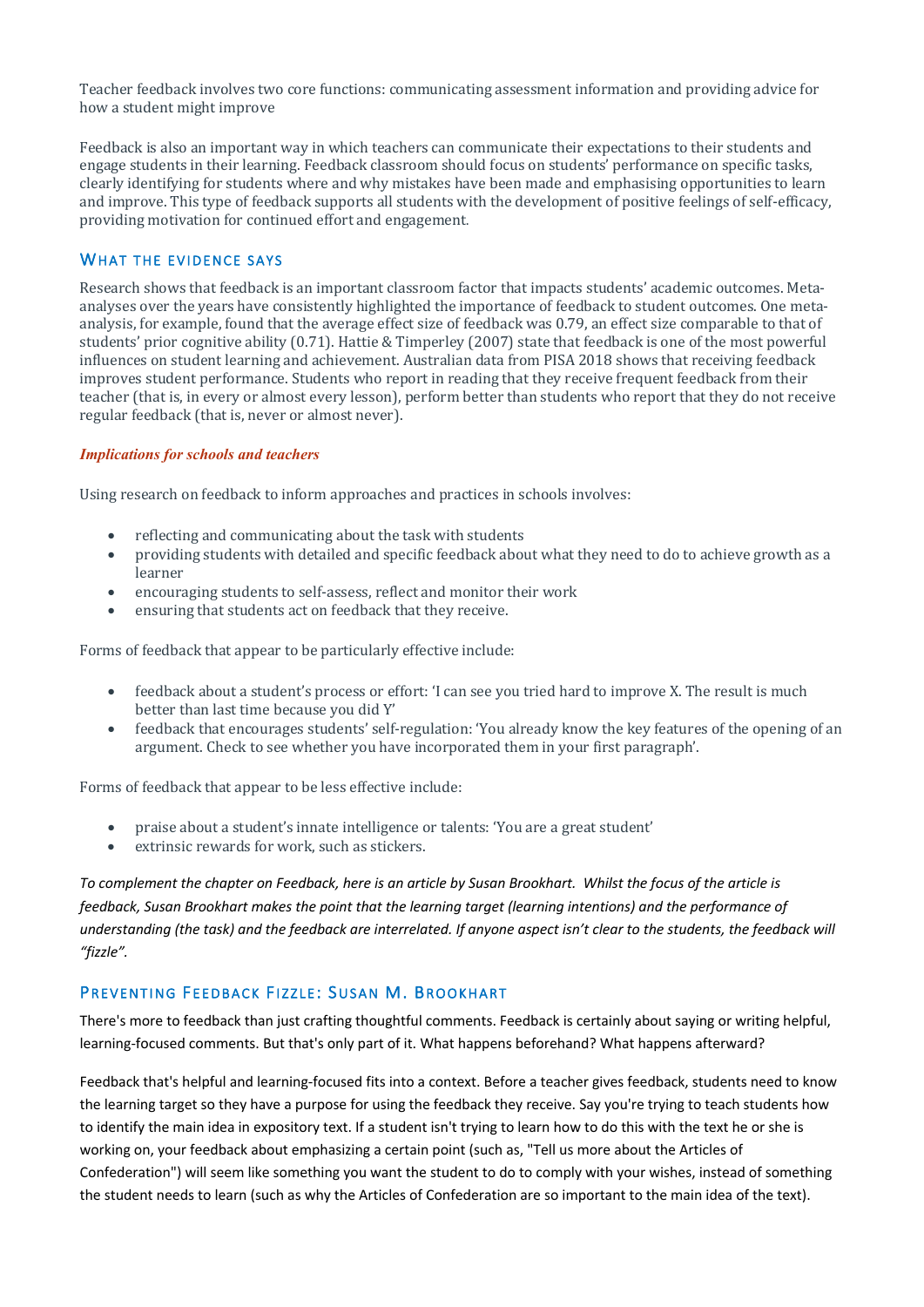But there's another essential component to effective feedback. After receiving feedback, students need the opportunity to digest, understand, and use it.

### *It Starts with a Target*

Before feedback occurs, students need to know what they're trying to learn. Learning targets are student-friendly descriptions—through words, pictures, actions, or some combination of these—of what you intend students to learn or accomplish in a lesson. They're connected to a performance of understanding—something the student actually does to pursue the target—as well as to accompanying criteria for good work that students use to gauge their progress toward the goal (success criteria).

Learning targets are not curriculum outcomes, which teachers use for instructional planning and which can span one or more lessons. For example, suppose a teacher's goal is, "Students will recognize and draw shapes having specified attributes, such as a given number of angles or a given number of equal faces" (part of Common Core Mathematics Standard). Students will work on this goal for a whole unit. There will be lessons (and objectives in teacher language) about identifying angles, faces, and other attributes of various figures; lessons about congruence; lessons about solving problems; and so on.

One day, students are learning that congruent figures have exactly the same attributes. Here's how the teacher might state the learning target: "I can draw a figure that's exactly the same size and shape as an example." The teacher shows students their learning target using correct and incorrect examples of congruent figures. Then she engages students in a performance of understanding. Using grid paper, students are to exactly reproduce two irregular polygons and receive feedback from a partner about whether their figures are the same as the examples. Then each student must create an original irregular polygon on grid paper for his or her partner to replicate. Students turn in their final work with explanations for why their figures are exactly the same as the examples provided.

Notice that the teacher told the students what the learning target was (using the I-can statement) and showed the students what the learning target was (using the correct and incorrect examples). Then the students had the opportunity to show themselves what the learning target was and how they were doing (the performance of understanding, the grid paper exercise). The criterion, in this case, was built in (Are the two figures exactly the same?).

If students do an assignment simply because you asked them to, that's compliance. Compliance is reactive, not proactive. Of course, students should do what you ask, but they won't learn much unless they understand why you're asking. When you say, "You can show how well you understand what a food chain is by drawing one and then solving some what-if problems related to it. Here's an example," students aren't just complying, but also learning about food chains and producing evidence of what they're learning.

Feedback can't work if students aren't trying to reach a learning target—or don't know what the target is, or don't care. In that instance, information is an answer to a question students aren't asking. Feedback without a learning target is just somebody telling you what to do.

### *When Feedback Fizzles*

When the learning target and the performance of understanding don't match exactly and the criteria aren't clear, students often experience feedback as evaluation or grading rather than information for improvement, as in the following example.

A middle school mathematics teacher was teaching his pre-algebra students how to solve one-step equations with one variable. The concept he wanted them to learn was that using inverse operations will isolate a variable on one side of the equation and lead to an efficient solution. The class did several examples together, and then the teacher had the students do a problem set individually. The directions on the problem set read, "Solve. Show all steps." There was no mention of inverse operations except as implied in the term steps. In an effort to keep calculations easy, many of the problems could be solved with mental arithmetic.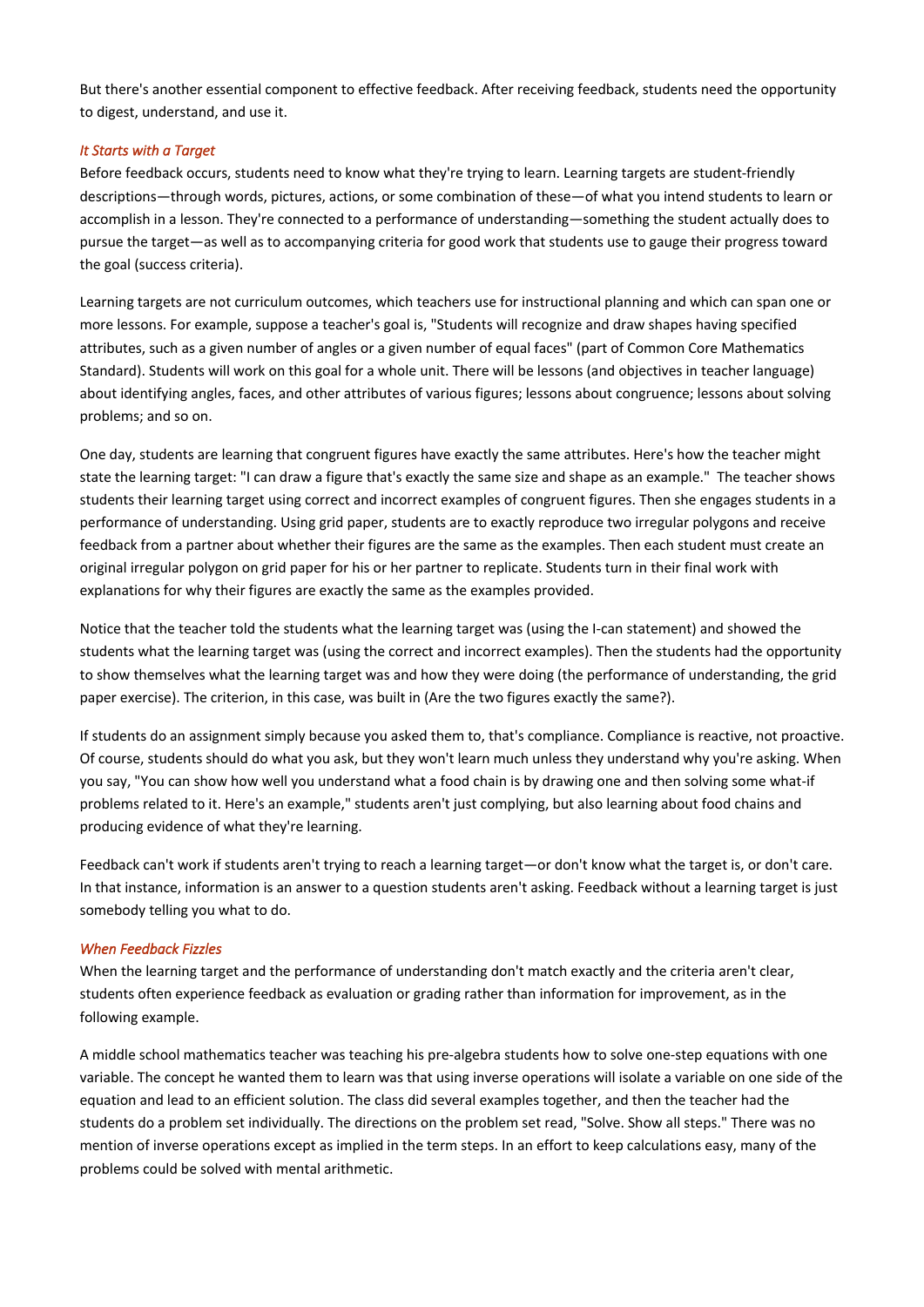One of the problems read  $m + 8 = 15$ . Quickly calculating this in her head, one student wrote  $m = 7$ . The teacher marked the problem wrong. The student's first reaction to this feedback was, "That's not wrong!"

The fact is, they were looking for different things. The teacher was looking for evidence of the use of inverse operations; he wanted the student to understand how subtracting 8 from both sides of the equation would solve the problem—and he wanted the student to show this work. The student was looking for an efficient solution to the problem, which she achieved. The teacher's feedback wasn't descriptive; it was an evaluation.

It's not that the teacher's objective was wrong. My point is that the teacher didn't communicate the objective as a learning target the student should aim for, and the result was ineffective feedback. The student got angry instead of looking to learn more.

### *It Finishes with Use*

Feedback can't be left hanging; it can't work if students don't have an immediate opportunity to use it. In my experience, teachers are better at giving immediate feedback than at setting up opportunities for students to use it.

One exception to this is teachers who use the writing process. These teachers already know the "immediate opportunity to use" principle. Students regularly incorporate first-draft feedback into revisions for their final copies.

This approach works in a wide variety of situations, however, not just in writing class. Whether students are writing reports or doing projects, the teacher should give them feedback on drafts and partial products so they can incorporate the feedback into their final products, revise them, and then reflect on how the changes improved their work.

### *When Feedback Fizzles*

When students get feedback on a performance that's not followed by an opportunity to demonstrate the same knowledge or skills, feedback will fail. Feedback "so they know better next time" is a waste of energy. This isn't the students' fault, and it doesn't mean they didn't take your feedback seriously. It's just a characteristic of how people learn.

For example, a middle school reading and language arts teacher wanted her students to learn how to summarize nonfiction text (her instructional objective). She told her students that "summarizing nonfiction text" was their learning target, and she gave them a worksheet that divided a chapter in their social studies text into five sections (for example, "Summary of pages 321–324," "Summary of pages 325–337," and so on), with blank spaces under each for students to write their summary. She reminded the students that a summary restates the big ideas of the text, eliminating details. She told them they would know they had succeeded when they could write their own summaries of chapter sections, using those criteria (big ideas, no details), and get a minimum grade of 75 percent.

This example is a double fizzle: To begin with, the teacher never provided a clear, shared learning target and criteria. Then, to compound things, the feedback came as a grade at the end of the learning episode. Because summarizing textbook information is a basic skill, the teacher reasoned, the students would use the feedback they received in some as-yet-unspecified future textbook reading.

First, consider the learning target. "Summarizing nonfiction text" isn't a daily learning target; it's a major skill that develops over the course of a student's education. Moreover, the students were given no examples or models, just told that a summary contains the big ideas from a text. The learning target should probably have been something like this, expressed from the student's point of view: "I can summarize information on ecosystems from my textbook, and I'll know I can do it when I can put all the important ideas in one section of the textbook in a single paragraph."

Second, consider the performance of understanding, what the students were actually supposed to do to move toward their target and show evidence of having learned it. It was just a list of five page ranges, the supposition being that when students read text, they'll be able to capture main ideas.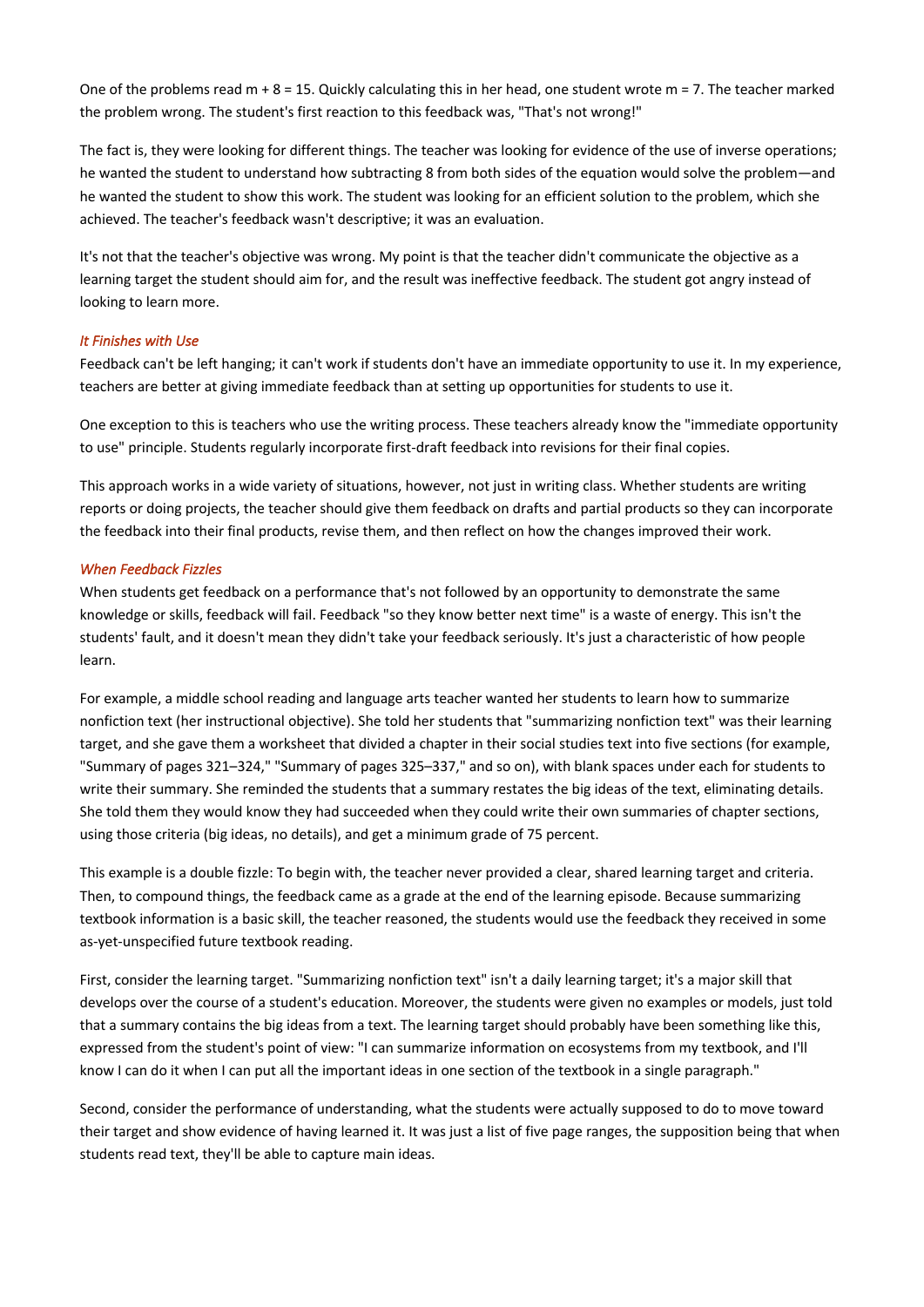Third, consider the criteria. Using big ideas and eliminating detail are descriptions of quality summaries of the sort the teacher envisioned, but "getting a minimum of 75 percent" is an evaluative criterion that is of no help to students as they're writing their summaries.

Finally, consider the summative or end-of-story nature of the feedback. This is what breaks my heart about this example. What the teacher actually wrote on her students' scored worksheets was very thoughtful, descriptive feedback, with suggestions for next steps. For example, on one set of summaries that she awarded a grade of 3 out of 4 she wrote, "I can see you made an effort to keep your summary brief, and that was a goal of this lesson. If you had told us how the Everglades was formed and then almost destroyed, this would have given you a 4." Just looking at this feedback, without knowing the rest of the story, you might judge it effective.

But there was no next step. The assignment was done, the students were finished, and the feedback was moot. If the teacher had given the same feedback as an intermediate step, before the final set of summaries was due, the student could have used it to revise the work before turning it in for grading. An alternative, and probably a better use of time, would have been for the teacher to ask students to write a summary of one of the five sections she listed and turn it in for feedback. Students could then have used her feedback to revise that one summary and, with this knowledge under their belts, write the additional four summaries.

### *When Feedback Sparkles*

Teachers set up feedback to be effective when the learning target and the performance of understanding match, when students have a clear idea of the criteria for their performance and get immediate feedback on that performance, and when they have an opportunity to perform this skill or activity again. Here's an example.

A 9th grade physical science teacher wanted her students to learn how varying conditions affect projectile motion. This was her objective. Her learning target for students was that they would be able to predict how projectiles would move. For a performance of understanding, she asked students to predict the effects of four projectile characteristics (the object's angle of launch, initial speed, mass, and diameter, both with and without air resistance) on three characteristics of the projectile's motion (how far it goes, how high it goes, and how long before it hits the ground—or, range, height, and time, respectively). In groups, students wrote a statement about how they predicted each of the four characteristics would affect the three aspects of motion and explained their reasoning.

The next learning target was that students would be able to assess the accuracy of their predictions and reasoning. The performance of understanding was a lab. Students used a web-based simulation in which they changed one input variable at a time and created a table to record their results. Then they compared the predicted and observed results for each input variable and wrote down whether the simulation results supported their initial reasoning or not. The criteria were accuracy of comparison and soundness of scientific reasoning.

Students used their prediction sheets and data tables to write lab reports, and they submitted rough drafts to the teacher. She gave feedback on the substance of the reports—that is, on students' observations and reasoning about how changing the characteristics of objects affected their projectile motion. Her feedback was not about lab report format or "correctness" of conclusions, but about the observations and reasoning. The feedback was not "giving away answers" but rather pushing students to learn more. For example, on one student's report she noted, "A larger diameter should have a shorter range, distance, and hang time than a smaller diameter when air resistance is present. How can you show this?" Students then had an opportunity to revise their lab reports before handing them in for a final grade.

### *Avoid the Fizzle*

To avoid feedback fizzle, take the following steps.

First, share the learning target and success criteria for each lesson with your students. Make sure your performance of understanding—what the students actually do during the lesson—is a spot-on match with your learning target. This accomplishes several good things. By sharing the learning target in the assignment itself—and not just in words students can envision what they're supposed to learn by looking at what they're asked to do. As students do their work,